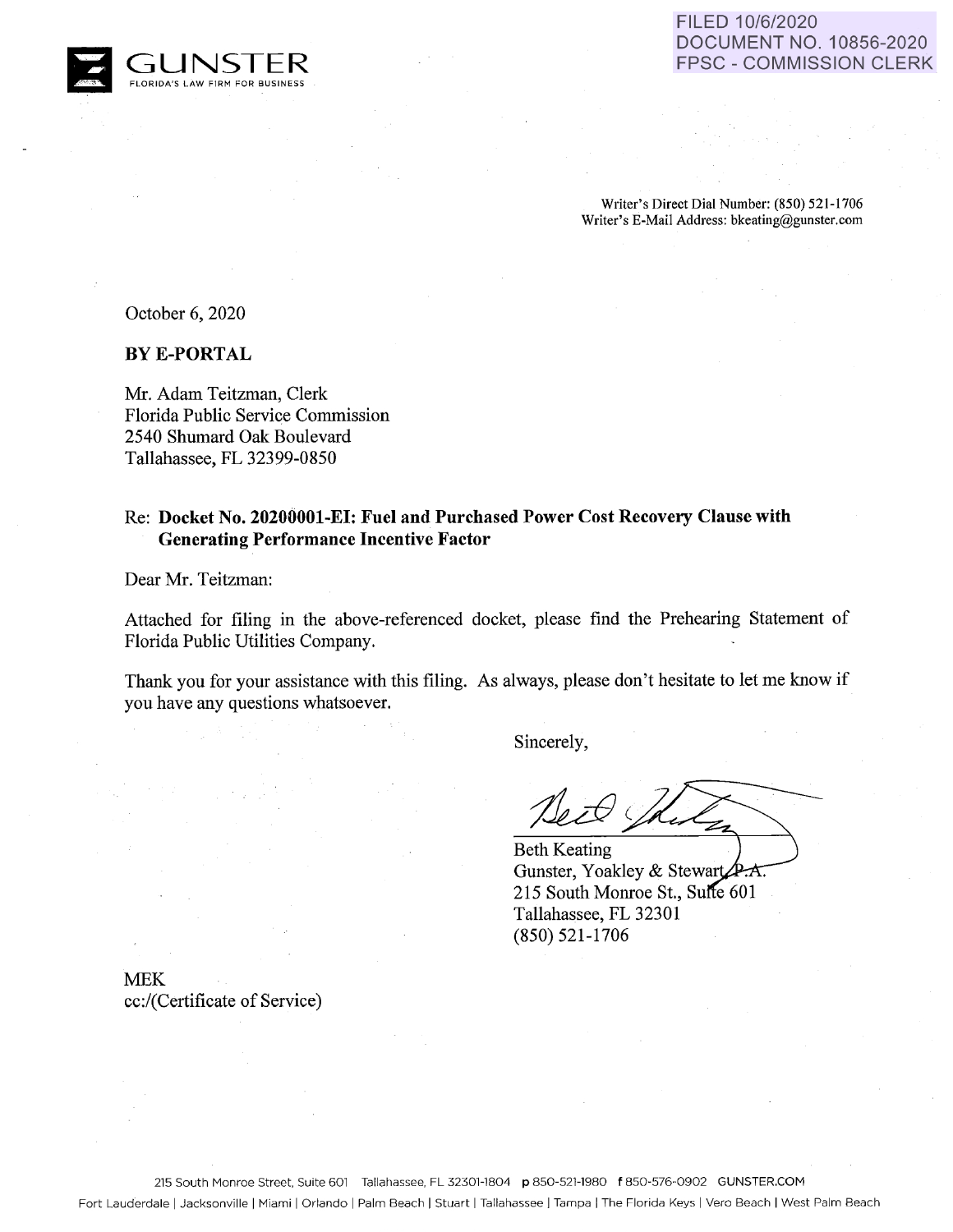# **BEFORE THE FLORIDA PUBLIC SERVICE COMMISSION**

In re: Fuel and purchased power cost recovery | DOCKET NO. 20200001-EI clause with generating performance incentive factor. DATED: October 6, 2020

# **FLORIDA PUBLIC UTILITIES COMPANY'S PREHEARING STATEMENT**

In accordance with the Order Establishing Procedure for this Docket, Order No. PSC-2020-0041-PCO-EI, issued January 31, 2020, Florida Public Utilities Company ("FPUC," or "Company") hereby files its Prehearing Statement.

## **A. APPEARANCES**

 $\mathcal{L}^{\mathcal{L}}$ 

 $\mathcal{L}_{\mathcal{A}}$ 

 $\frac{1}{\sqrt{2}}$ 

 $\bar{\xi}$  :

2.1 (3)

 $\sim$   $\sigma_{\rm g}$ 

Beth Keating Gunster, Yoakley & Stewart, P.A. 215 South Monroe St., Suite 601 Tallahassee, FL 32301 (850) 521-1706 On behalf of Florida Public Utilities Company

#### **B. WITNESSES AND EXHIBITS**

1. All Known Witnesses

| <b>Witness</b>  | Subject                  | <b>Issue</b>                              |
|-----------------|--------------------------|-------------------------------------------|
| Curtis D. Young | Final True Up 2019       | 8                                         |
| Curtis D. Young | Estimated/Actual<br>2020 | 3A, 9                                     |
| Curtis D. Young | Projection for 2021      | 10, 11, 18, 19, 20, 21, 22, 34,<br>35, 36 |
| P. Mark Cutshaw | Special Projects         | 10, 11                                    |

 $\mathcal{A}$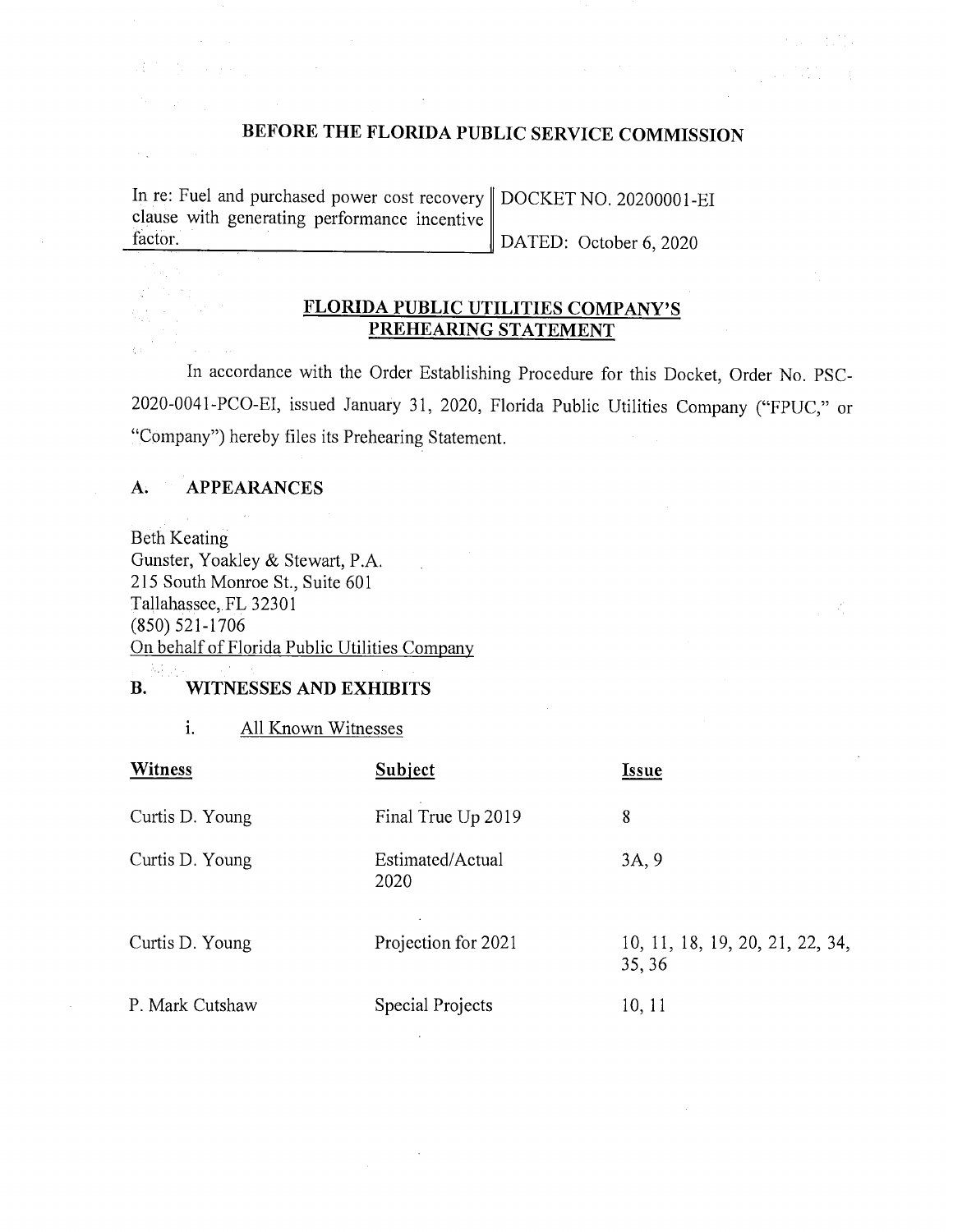# ii. All Known Exhibits

|                    | Witness Exhibit Title |                                                                              | <i>Issue</i> |
|--------------------|-----------------------|------------------------------------------------------------------------------|--------------|
| Young              | CDY-1                 | Final True Up Schedules (Schedules A, C1 and 8<br>E1-B for FPUC's Divisions) |              |
| <sup>7</sup> Young |                       | CDY-2 Estimated/Actual (Schedules El-A, El-B, and El- 3A, 9<br>B1)           |              |
|                    |                       |                                                                              |              |
|                    |                       |                                                                              |              |

Young CDY-3 Revised Monthly True-Up for January through 3A June 2020

Young CDY-4 Schedules E1, E1A, E2, E7, E8, E10 and Schedule A 10, 11, 18, 19, 20, 21, 22,34,35,36

# **C. STATEMENT OF BASIC POSITION**

# FPUC's Statement of Basic Position

FPUC: The Commission should approve Florida Public Utilities Company's final net true-up for the period January through December 2019, the estimated true-up for the period January through December, 2020, and the purchase power cost recovery factors for the period January through December, 2021.

#### **D. FPUC's POSITION ON THE ISSUES**

# **I. FUEL ISSUES**

#### **COMPANY-SPECIFIC FUEL ADJUSTMENT ISSUES**

## **Duke Energy Florida, LLC.**

No company-specific fuel clause issues for Duke Energy Florida, LLC have been identified at this time. If such issues are identified, they shall be numbered IA, lB, IC, and so forth, as appropriate.

 $\sim$   $\sim$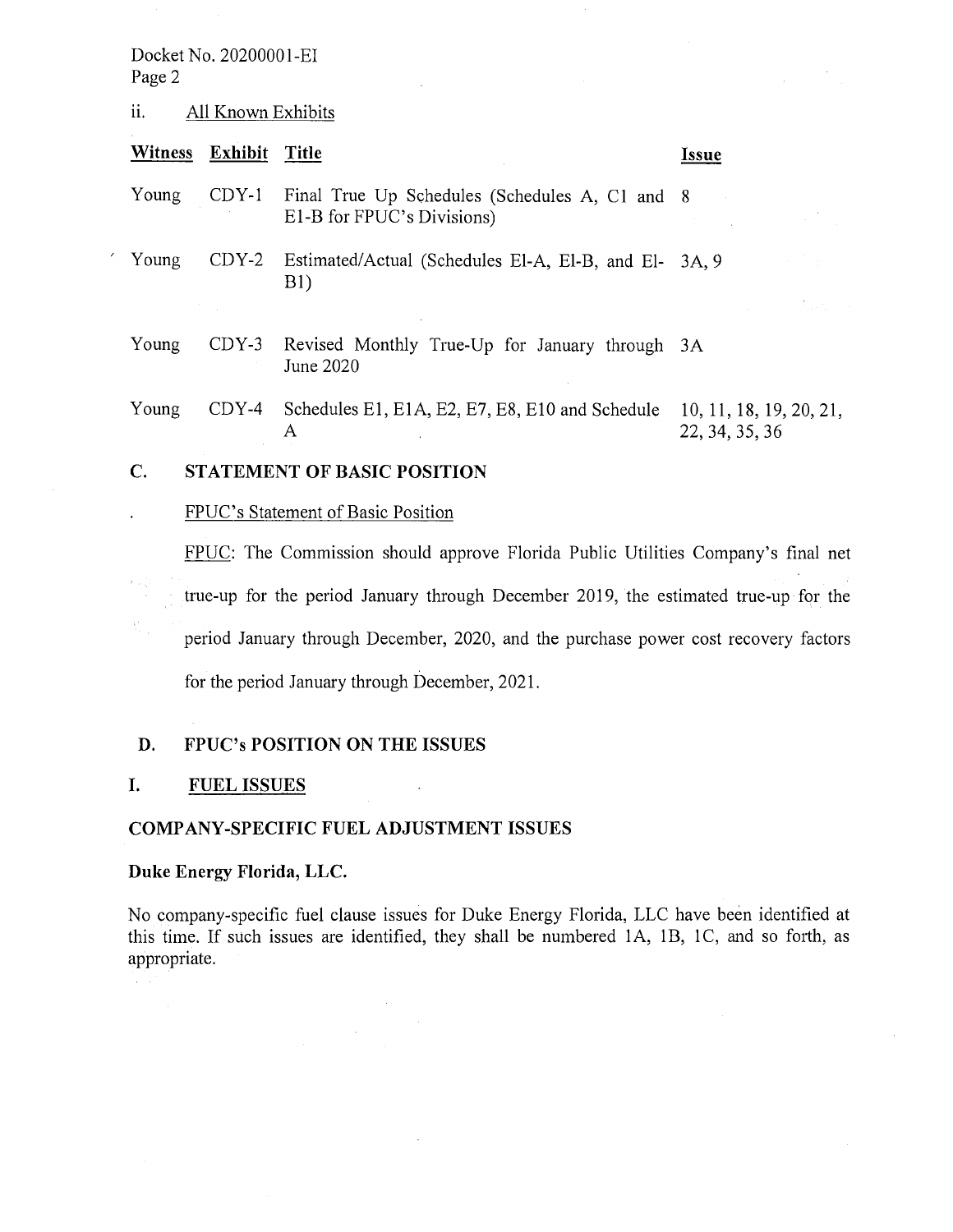**Florida Power & Light Company** 

**ISSUE 2A:** What is the appropriate revised SoBRA factor for the 2018 projects to reflect actual construction costs that are less than the projected costs used to develop the initial SoBRA factor?

 $\sim$   $\sim$ 

 $\mathcal{L}_{\mathcal{A}}$ 

FPUC's Position: No position.

**ISSUE 2B:** What was the total gain under FPL's Incentive Mechanism approved by Order No. PSC-2016-0560-AS-EI that FPL may recover for the period January 2019 through December 2019, and how should that gain be shared between FPL and customers?

FPUC's Position: No position.

**ISSUE 2C:** What is the appropriate amount of Incremental Optimization Costs under FPL's Incentive Mechanism approved by Order No. PSC-2016-0560-AS-EI that FPL should be allowed to recover through the fuel clause for Personnel, Software, and Hardware costs for the period January 2019 through December 2019?

FPUC's Position: No position.

- **ISSUE 2D:** What is the appropriate amount of Variable Power Plant O&M Attributable to Off-System Sales under FPL's Incentive Mechanism approved by Order No. PSC-2016-0560-AS-EI that FPL should be allowed to recover through the fuel clause for the period Jariuary 2019 through December 2019?
- FPUC's Position: No position.
- **ISSUE 2E:** What is the appropriate amount of Variable Power Plant O&M Avoided due to Economy Purchases under FPL's Incentive Mechanism approved by Order No. PSC-2016-0560-AS-EI that FPL should be allowed to recover through the fuel clause for the period January 2019 through December 2019?

FPUC's Position: No position.

**ISSUE 2F:** Has FPL made reasonable and prudent adjustments, if any are needed, to account for replacement power costs associated with the April 2019 forced outage at St. Lucie Nuclear Power Plant, Unit No. 1?

FPUC's Position: No position.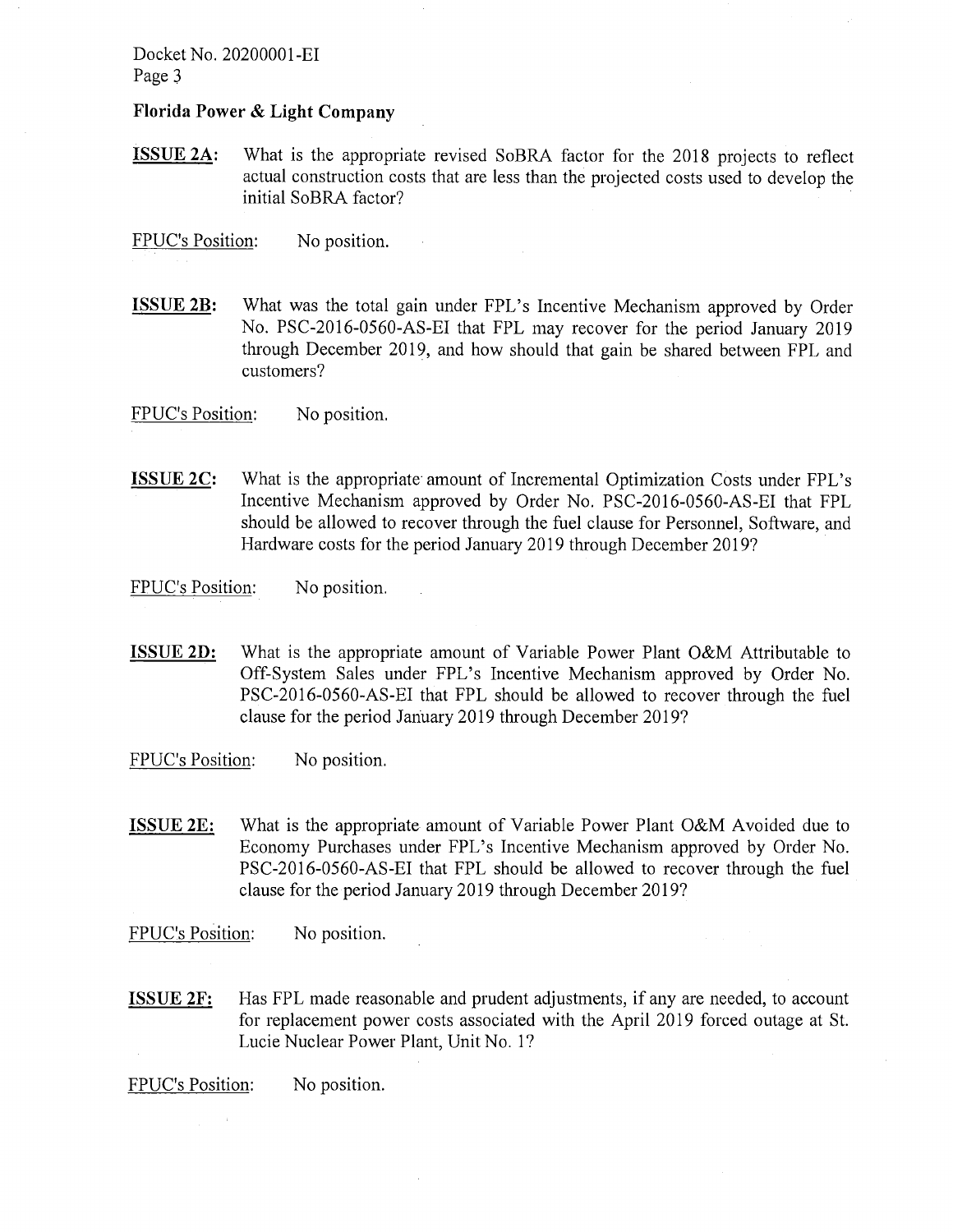**ISSUE 2G:** Has FPL made reasonable and prudent adjustments, if any are needed, to account for replacement power costs associated with the March 2020 return-to-service delay at St. Lucie Nuclear Power Plant, Unit No. 2?

FPUC's Position: No position.

**ISSUE 2H:** What is the appropriate subscription credit associated with FPL's Solar Together Program, approved by Order No. PSC-2020-0084-S-EI, to be included for recovery in 2021?

FPUC's Position: No position.

# **Florida Public Utilities Company**

**ISSUE 3A:** Should the Commission approve FPUC's revised Fuel and Purchased Power Cost Recovery Factors filed in accordance with the Stipulation and Settlement approved in Docket No. 20190156-EI, which reflect the flow-through of interim rate over-recovery calculated based on 9 months actual and **1** month estimated revenues?

FPUC's Position: Yes. Consistent with the Commission's decision in consolidated Docket No. 20190156-EI, the Commission should approve FPUC's revised Fuel and Purchased Power Cost Recovery Factors, which are to be filed prior to hearing based upon 9 months actual and 1 month estimated revenues.

#### **Gulf Power Company**

**ISSUE 4A:** Should the Commission approve as prudent Gulf's actions to mitigate the volatility of natural gas, residual oil, and purchased power prices, as reported in Gulfs April 2020 hedging report?

FPUC's Position: No position.

#### **Tampa Electric Company**

**ISSUE 5A:** What was the total gain under TECO's Optimization Mechanism approved by Order No. PSC-2017-0456-S-EI that TECO may recover for the period January 2019 through December 2019, and how should that gain to be shared between TECO and customers?

FPUC's Position: No position.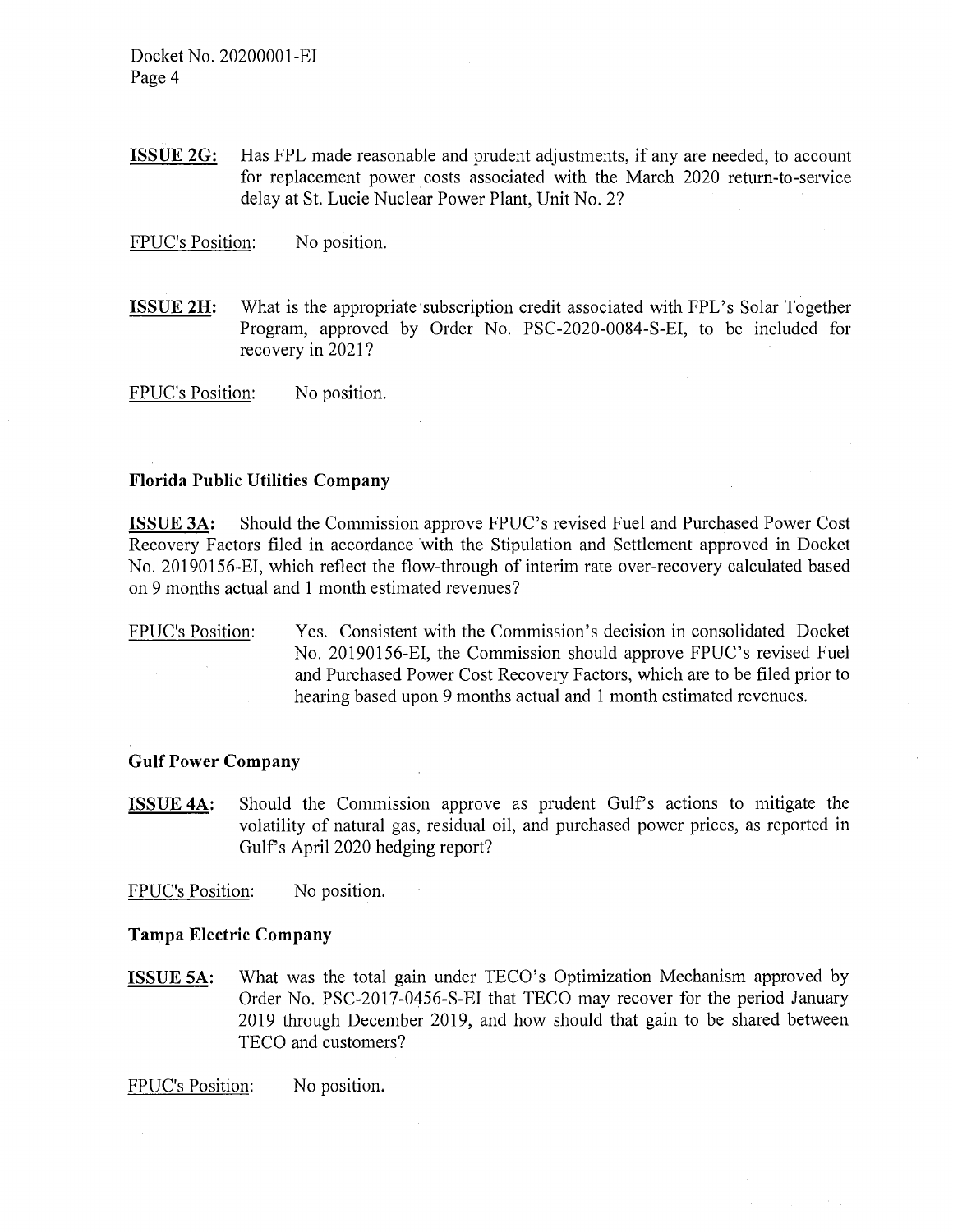# **GENERIC FUEL ADJUSTMENT ISSUES**

**ISSUE 6:** What are the appropriate actual benchmark levels for calendar year 2020 for gains on non-separated wholesale energy sales eligible for a shareholder incentive?

FPUC's Position: No position.

**ISSUE 7:** What are the appropriate estimated benchmark levels for calendar year 2021 for gains on non-separated wholesale energy sales eligible for a shareholder incentive?

FPUC's Position: No position.

- **ISSUE 8:** What are the appropriate final fuel adjustment true-up amounts for the period January 2019 through December 2019?
- FPUC's Position: \$2,017,896 (Under-recovery) *(Young)*
- **ISSUE 9:** What are the appropriate fuel adjustment actual/estimated true-up amounts for the period January 2020 through December 2020?
- FPUC's Position: \$1,252,729 (Over-recovery) *(Young)*
- **ISSUE 10:** What are the appropriate total fuel adjustment true-up amounts to be collected/refunded from January 2021 through December 2021?
- FPUC's Position: \$765,167 (Under-recovery) *(Young, Cutshaw)*
- **ISSUE 11:** What are the appropriate projected total fuel and purchased power cost recovery amounts for the period January 2021 through December 2021?
- FPUC's Position: The appropriate projected total fuel and purchased power cost recovery amount for the period January 2021 through December 2021 is \$44,407,969. *(Young, Cutshaw)*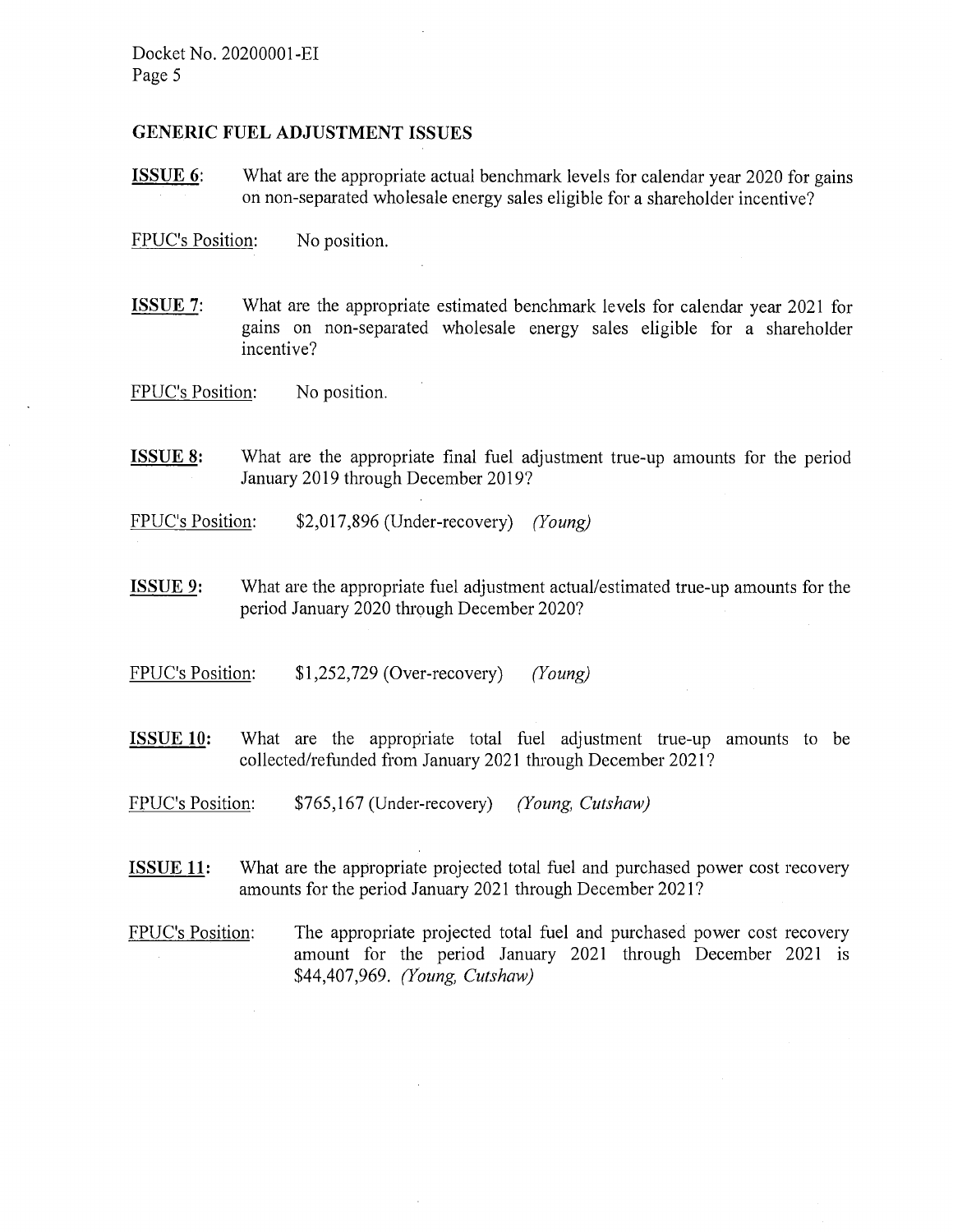# **COMPANY-SPECIFIC GENERATING PERFORMANCE INCENTIVE FACTOR (GPIF) ISSUES**

# **Duke Energy Florida, LLC.**

No company-specific GPIF issues for Duke Energy Florida, LLC have been identified at this time. If such issues are identified, they shall be numbered 12A, 12B, 12C, and so forth, as appropriate.

# **Florida Power & Light Company**

No company-specific GPIF issues for Florida Power and Light Company have been identified at this time. If such issues are identified, they shall be numbered 13A, 13B, 13C, and so forth, as appropriate.

 $\ddot{\phantom{a}}$ 

# **Gulf Power Company**

No company-specific GPIF issues for Gulf Power Company have been identified at this time. If such issues are identified, they shall be numbered 14A, 14B, 14C, and so forth, as appropriate.

#### **Tampa Electric Company**

No company-specific GPIF issues for Tampa Electric Company have been identified at this time. If such issues are identified, they shall be numbered 15A, 15B, 15C, and so forth, as appropriate.

#### **GENERIC GPIF ISSUES**

**ISSUE 16:** What is the appropriate generation performance incentive factor (GPIF) reward or penalty for performance achieved during the period January 2019 through December 2019 for each investor-owned electric utility subject to the GPIF?

FPUC's Position: No position.

- **ISSUE 17:** What should the GPIF targets/ranges be for the period January 2021 through December 2021 for each investor-owned electric utility subject to the GPIF?
- FPUC's Position: No position.

# **FUEL FACTOR CALCULATION ISSUES**

 $\sigma_{\rm{max}}=0.01$  and  $\sigma_{\rm{max}}$ 

**ISSUE 18:** What are the appropriate projected net fuel and purchased power cost recovery and Generating Performance Incentive amounts to be included in the recovery factor for the period January 2021 through December 2021?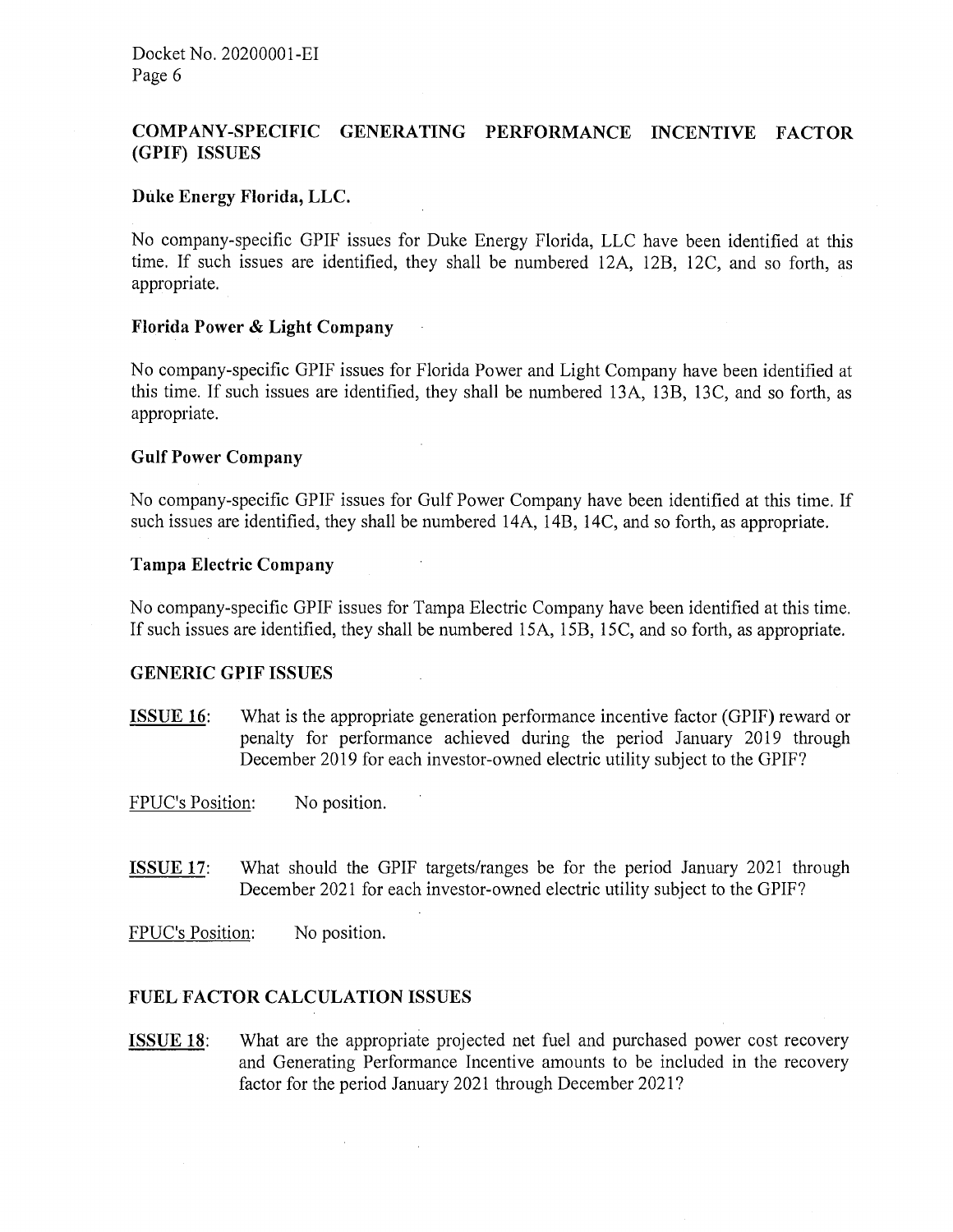FPUC's Position: The appropriate projected net fuel and purchased power cost recovery and Generating Performance Incentive amounts to be included in the recovery factor for the period January 2021 through December 2021 is \$45,173,136, which includes prior period true-ups. *(Young)* 

**ISSUE 19:** What is the appropriate revenue tax factor to be applied in calculating each investor-owned electric utility's levelized fuel factor for the projection period January 2021 through December 2021?

FPUC's Position: The appropriate tax revenue factor is 1.00072. *(Young)* 

**ISSUE 20:** What are the appropriate levelized fuel cost recovery factors for the period January 2021 through December 2021?

FPUC's Position: The appropriate factor is 4.714¢ per kWh. *(Young)* 

**ISSUE 21:** What are the appropriate fuel recovery line loss multipliers to be used in calculating the fuel cost recovery factors charged to each rate class/delivery voltage level class?

FPUC's Position: The appropriate line loss multiplier is 1.0000. *(Young)* 

**ISSUE 22:** What are the appropriate fuel cost recovery factors for each rate class/delivery voltage level class adjusted for line losses?

FIPUC's Position: The appropriate levelized fuel adjustment and purchased power cost recovery factors for the period January 2021 through December 2021 for the Consolidated Electric Division, adjusted for line loss multipliers and including taxes, are as follows:

*Rate Schedule* **Adjustment** *Adjustment* 

| <b>RS</b>   | \$0.07443<br>$\sim$  |  |
|-------------|----------------------|--|
| GS          | $\cdot$<br>\$0.07208 |  |
| <b>GSD</b>  |                      |  |
|             | \$0.06893            |  |
| <b>GSLD</b> |                      |  |
|             | $\cdot$<br>\$0.06669 |  |
| LS          |                      |  |
|             | \$0.05426            |  |

<sup>&</sup>lt;sup>1</sup> Factors to be revised consistent with Commission-approved Stipulation and Settlement in consolidated Docket No. 20190156-EI based on 9 months actual and 1 month estimated revenue data. Revisions will be filed prior to the prehearing conference in this Docket.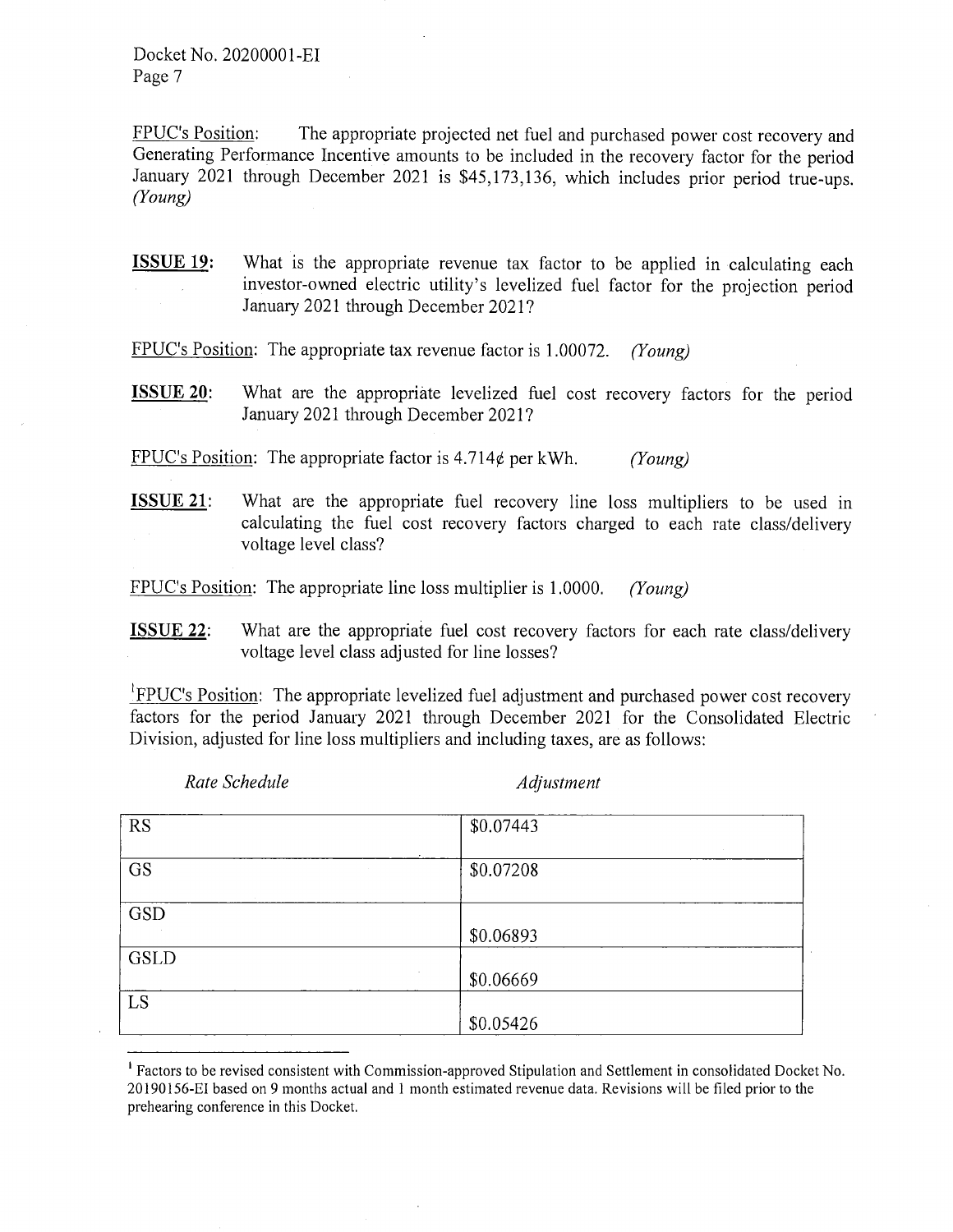| Step rate for RS                  |           |
|-----------------------------------|-----------|
| RS Sales                          |           |
|                                   | \$0.07443 |
| RS with less than 1,000 kWh/month |           |
|                                   | \$0.07135 |
| RS with more than 1,000 kWh/month |           |
|                                   | \$0.08385 |

Consistent with the fuel projections for the 2021 period, the appropriate adjusted Time of Use (TOU) and Interruptible rates for the Northwest Division for 2021 period are:

*Time of Use/Interruptible* 

| Rate Schedule | Adjustment On Peak | <b>Adjustment Off Peak</b> |
|---------------|--------------------|----------------------------|
|               |                    |                            |
| <b>RS</b>     |                    |                            |
|               | \$0.15535          | \$0.03235                  |
| <b>GS</b>     |                    |                            |
|               | \$0.11208          | \$0.02208                  |
| <b>GSD</b>    |                    |                            |
|               | \$0.10893          | \$0.03643                  |
| <b>GSLD</b>   |                    |                            |
|               | \$0.12669          | \$0.03669                  |
| Interruptible |                    |                            |
|               | \$0.05169          | \$0.06669                  |

*(Young)* 

# **II. CAPACITY ISSUES**

# **COMPANY-SPECIFIC CAPACITY COST RECOVERY FACTOR ISSUES**

 $\alpha$ 

# **Duke Energy Florida, LLC.**

**ISSUE 23A:** What is the appropriate net book value of retired Plant Crystal River South (Units 1 and 2) assets to be recovered over a one-year period as approved by Order No. PSC-2017-0451-AS-EU?

FPUC's Position: No position.

**ISSUE 23B:** What is the appropriate amount of costs for the Independent Spent Fuel Storage Installation ("ISFSI") that DEF should be allowed to recover through the capacity cost recovery clause pursuant to DEFs 2017 Settlement?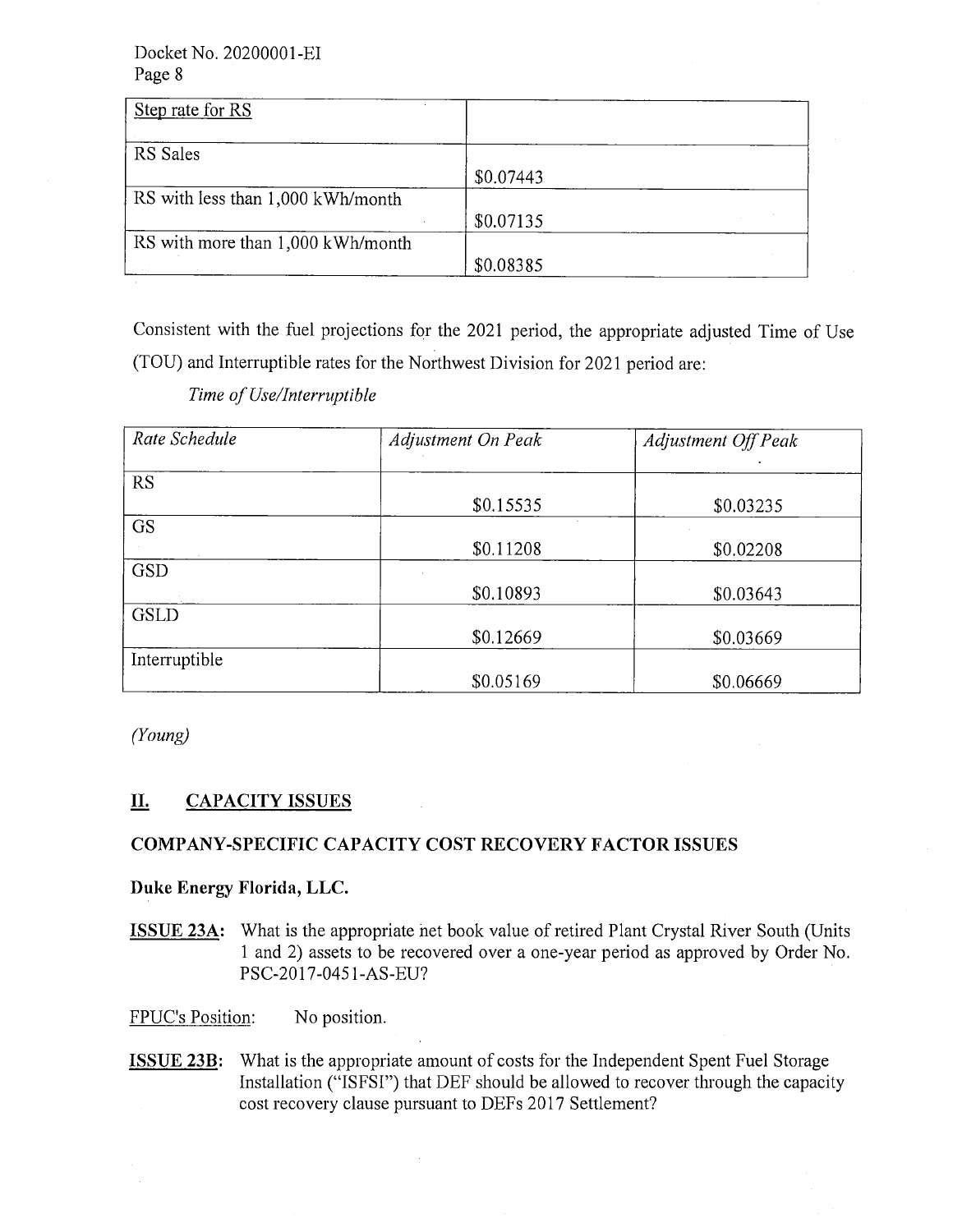FPUC's Position: No position.

**ISSUE 23C:** Should the Commission approve the Third Implementation Stipulation and, if approved, what is the amount state income tax savings that should be refunded to customers through the capacity clause in 2021?

FPUC's Position: No position.

**ISSUE 23D:** What adjustment amounts should the Commission approve to be refunded through the capacity clause in 2021 for the Columbia SoBRA I project approved in Docket No. 20180149-EI and the DeBary, Lake Placid, and Trenton SoBRA II projects approved in Docket No. 20190072-EI?

FPUC's Position: No position.

#### **Florida Power & Light Company**

**ISSUE 24A:** What is the appropriate true-up adjustment amount associated with the 2018 SOBRA projects approved by Order No. PSC-2018-0028-FOF-EI to be refunded through the capacity clause in 2021?

FPUC's Position: No position.

**ISSUE 24B:** What are the appropriate Indiantown non-fuel base revenue requirements to be recovered through the Capacity Clause pursuant to the Commission's approval of the Indiantown transaction in Docket No. 160154-EI (Order No. PSC-16-0506-FOF-EI) for 2021?

FPUC's Position: No position.

## **Gulf Power Company**

No company-specific capacity cost recovery factor issues for Gulf Power Company have been identified at this time. If such issues are identified, they shall be numbered 25A, 25B, 25C, and so forth, as appropriate.

#### **Tampa Electric Company**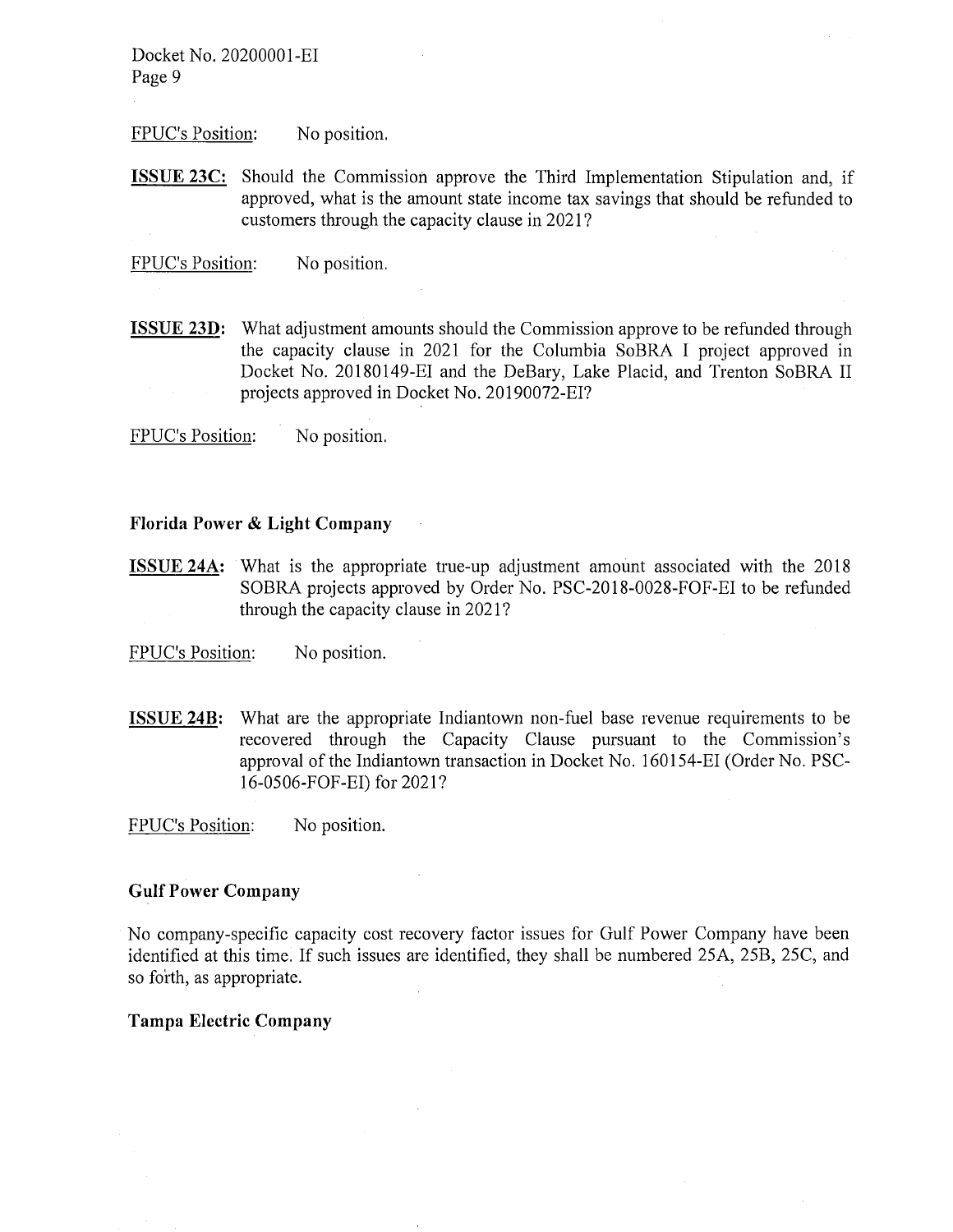No company-specific capacity cost recovery factor issues for Tampa Electric Company have been identified at this time. If such issues are identified, they shall be numbered 26A, 26B, 26C, and so forth, as appropriate.

#### **GENERIC CAPACITY COST RECOVERY FACTOR ISSUES**

- **ISSUE 27:** What are the appropriate final capacity cost recovery true-up amounts for the period January 2019 through December 2019?
- FPUC's Position: No position.
- **ISSUE 28:** What are the appropriate capacity cost recovery actual/estimated true-up amounts for the period January 2020 through December 2020?

FPUC's Position: No position.

**ISSUE 29:** What are the appropriate total capacity cost recovery true-up amounts to be collected/refunded during the period January 2021 through December 2021?

FPUC's Position: No position.

**ISSUE 30:** What are the appropriate projected total capacity cost recovery amounts for the period January 2021 through December 2021?

FPUC's Position: No position.

**ISSUE 31:** What are the appropriate projected net purchased power capacity cost recovery amounts to be included in the recovery factor for the period January 2021 through December 2021?

FPUC's Position: No position.

**ISSUE 32:** What are the appropriate jurisdictional separation factors for capacity revenues and costs to be included in the recovery factor for the period January 2021 through December 2021?

FPUC's Position: No position.

**ISSUE 33:** What are the appropriate capacity cost recovery factors for the period January 2021 through December 2021?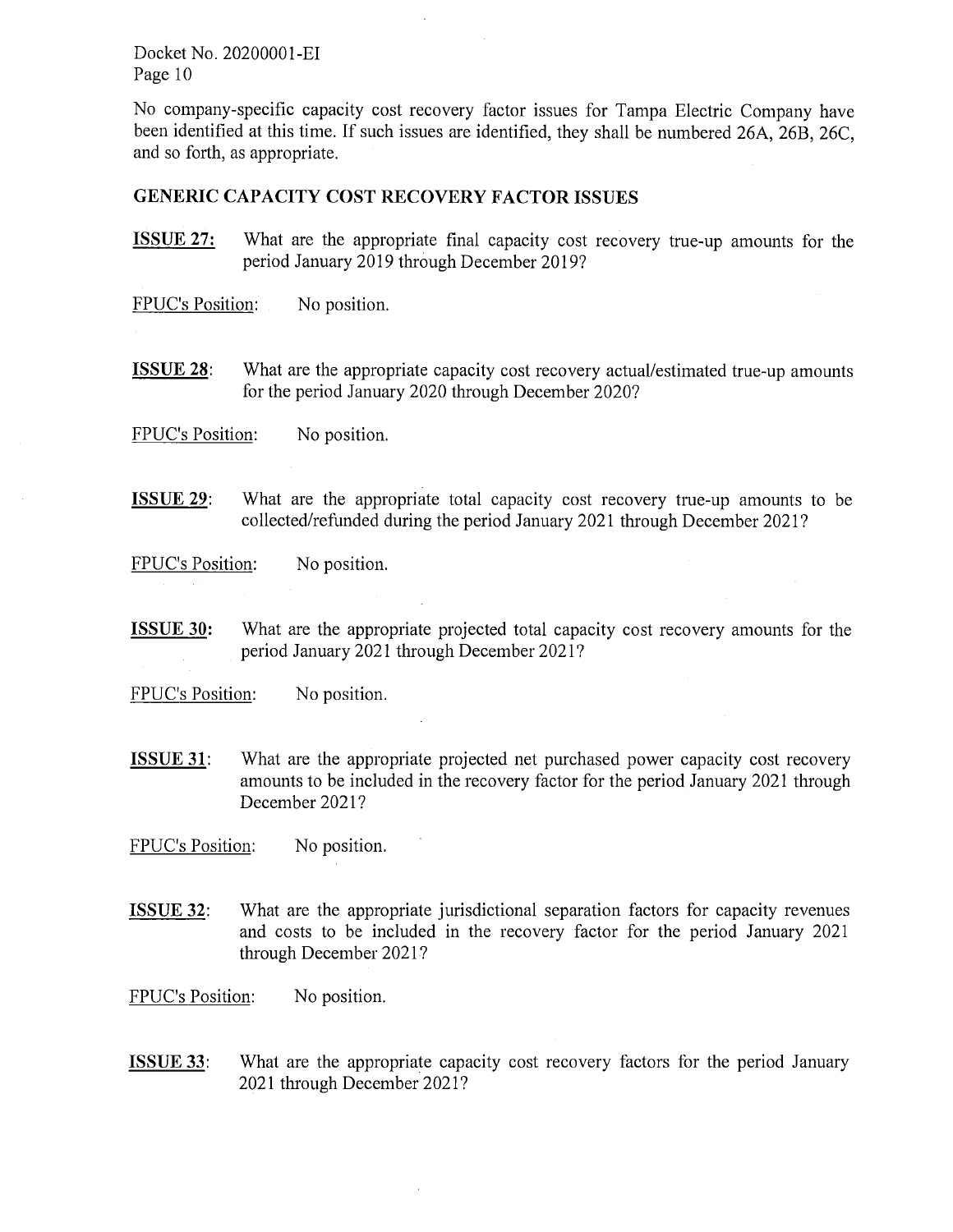FPUC's Position: No position.

# **III. EFFECTIVE DATE**

**ISSUE 34:** What should be the effective date of the fuel adjustment factors and capacity cost recovery factors for billing purposes?

FPUC's Position: The effective date for FPUC's cost recovery factors should be the first billing cycle for January 1, 2021, which could include some consumption from the prior month. Thereafter, customers should be billed the approved factors for a full 12 months, unless the factors are otherwise modified by the Commission. *(Young)* 

**ISSUE 35:** Should the Commission approve revised tariffs reflecting the fuel adjustment factors and capacity cost recovery factors determined to be appropriate in this proceeding?

FPUC's Position: Yes. The Commission should approve revised tariffs reflecting the fuel adjustment factors and capacity cost recovery factors determined to be appropriate in this proceeding. The Commission should direct staff to verify that the revised tariffs are consistent with the Commission's decision. (Young)

# **IV. MISCELLANEOUS ISSUES**

**ISSUE 36:** Should this docket be closed?

FPUC's Position: Yes.

#### <u>V.</u> **CONTESTED ISSUES**

**ISSUE A:** What action should be taken in response to the Commission's September 1, 2020 vote to approve, without modification, Judge Stevenson's Recommended Order dated April 27, 2020, regarding the Bartow Unit 4 February 2017 outage?

FPUC's Position: No position.

e. Stipulated Issues

While not a party to stipulations at this time, the FPUC believes that it should be possible to reach a stipulation on each of the issues as they pertain to FPUC.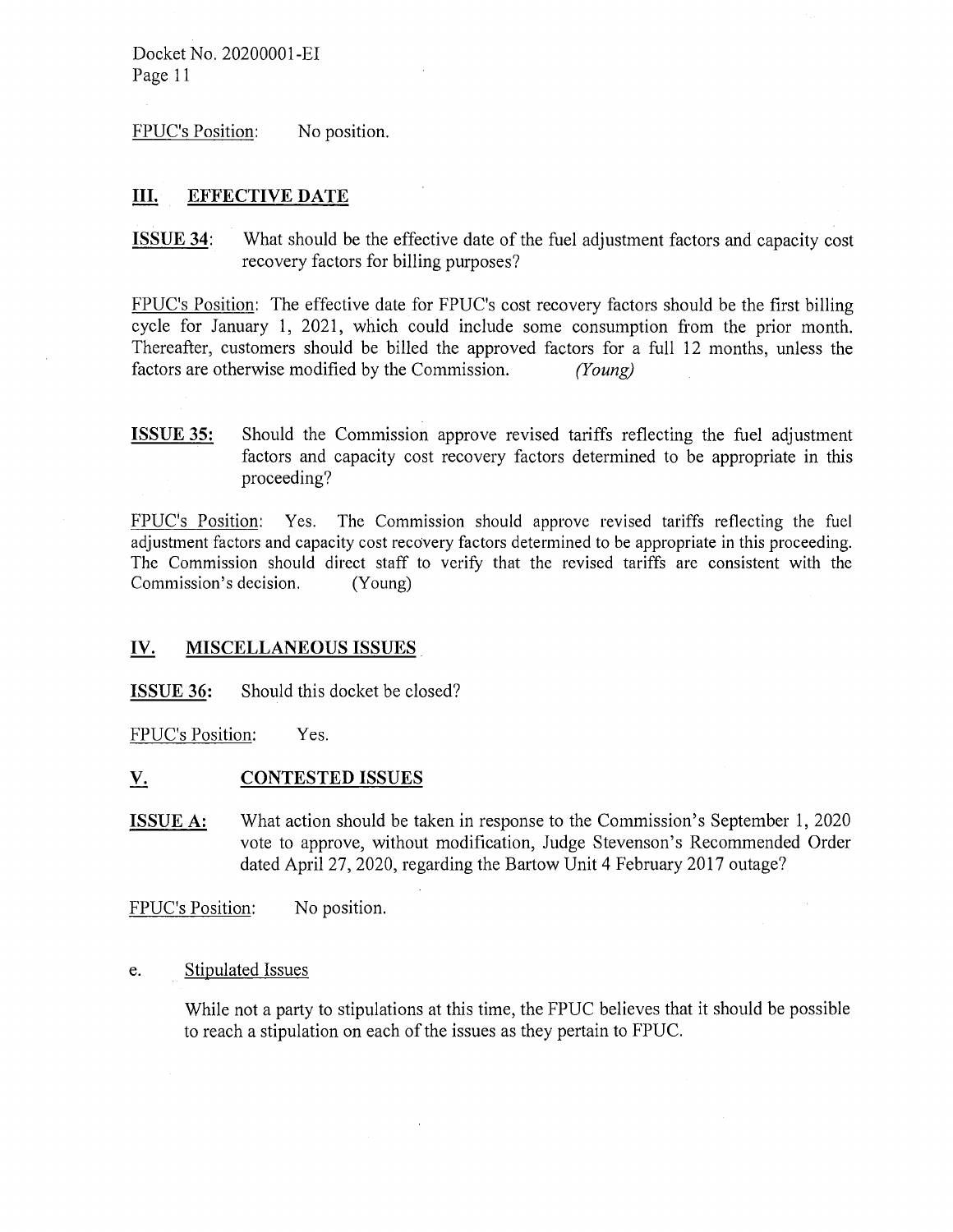f. Pending Motions

FPUC has no pending motions at this time.

g. Pending Confidentiality Claims or Requests

FPUC has no pending requests for confidential classification.

h. Objections to Witness Qualifications as an Expert

FPUC has no objections to any witnesses' qualifications at this time.

1. Compliance with Order No. PSC-2020-0041-PCO-EI

> FPUC has complied with all requirements of the Order Establishing Procedure entered in this docket, as well as the subsequent orders issued modifying that Order.

RESPECTFULLY SUBMITTED this 6th day of October, 2020.

 $\frac{1}{\sqrt{2\pi i}}$ 

Gunster, Yoakley & Stewart, P.A. 215 South Monroe St., Suite 601 Tallahassee, FL 32301 (850) 521-1706

*Attorneys for Florida Public Utilities Company*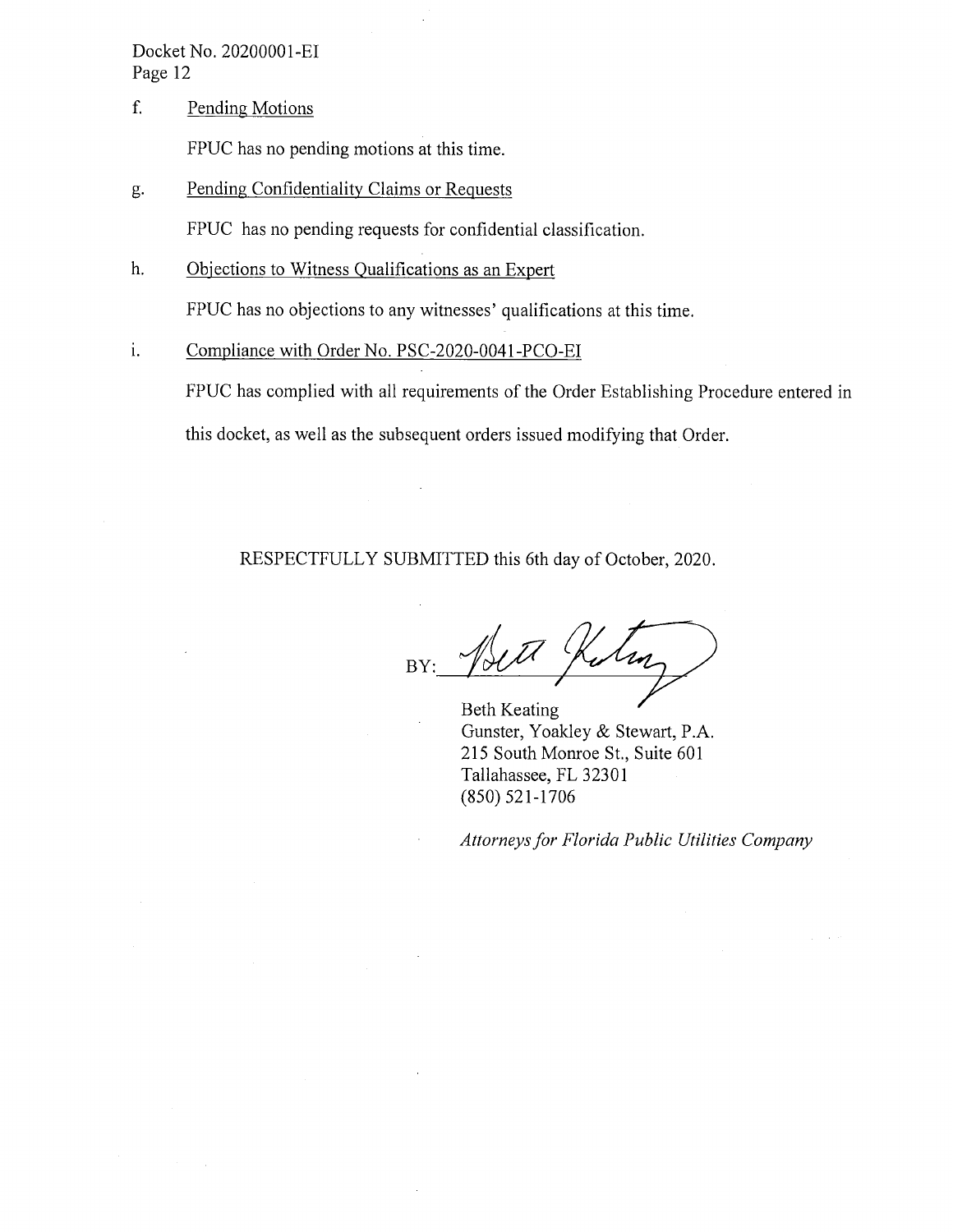# **CERTIFICATE OF SERVICE**

**I HEREBY CERTIFY** that a true and correct copy of the foregoing has been furnished by Electronic Mail to the following parties of record this 6th day of October, 2020:

| <b>Suzanne Brownless</b>          | James D. Beasley/J. Jeffry           |
|-----------------------------------|--------------------------------------|
| Florida Public Service Commission | Wahlen/Malcolm Means                 |
| 2540 Shumard Oak Boulevard        | Ausley Law Firm                      |
| Tallahassee, FL 32399-0850        | Post Office Box 391                  |
| sbrownle@psc.state.fl.us          | Tallahassee, FL 32302                |
|                                   | jbeasley@ausley.com                  |
|                                   | jwahlen@ausley.com                   |
|                                   | mmeans@ausley.com                    |
|                                   |                                      |
| Steven Griffin                    | James W. Brew/Laura Baker            |
| Beggs & Lane                      | Stone Matheis Xenopoulos & Brew, PC  |
| P.O. Box 12950                    | Eighth Floor, West Tower             |
| Pensacola, FL 32591-2950          | 1025 Thomas Jefferson Street, NW     |
| $\text{srg}(a)$ beggslane.com     | Washington, DC 20007                 |
|                                   | jbrew@smxblaw.com                    |
|                                   | lwb@smxblaw.com                      |
| Maria Moncada                     | Kenneth Hoffman                      |
| David Lee                         | Florida Power & Light Company        |
| Florida Power & Light Company     | 215 South Monroe Street, Suite 810   |
| 700 Universe Boulevard            | Tallahassee, FL 32301                |
| Juno Beach, FL 33408-0420         | Ken.Hoffman@fpl.com                  |
| Maria.Moncada@fpl.com             |                                      |
| David.Lee@fpl.com                 |                                      |
| Ms. Paula K. Brown                | Florida Industrial Users Power Group |
| Tampa Electric Company            | Jon C. Moyle, Jr.                    |
| <b>Regulatory Affairs</b>         | Moyle Law Firm                       |
| P.O. Box 111                      | 118 North Gadsden Street             |
| Tampa, FL 33601-0111              | Tallahassee, FL 32301                |
| Regdept@tecoenergy.com            | jmoyle@moylelaw.com                  |
|                                   |                                      |
| Mike Cassel                       |                                      |
| Florida Public Utilities Company  |                                      |
| 208 Wildlight Ave.                |                                      |
| Yulee, FL 32097                   |                                      |
| mcassel@fpuc.com                  |                                      |
|                                   |                                      |

 $\hat{\mathcal{L}}$